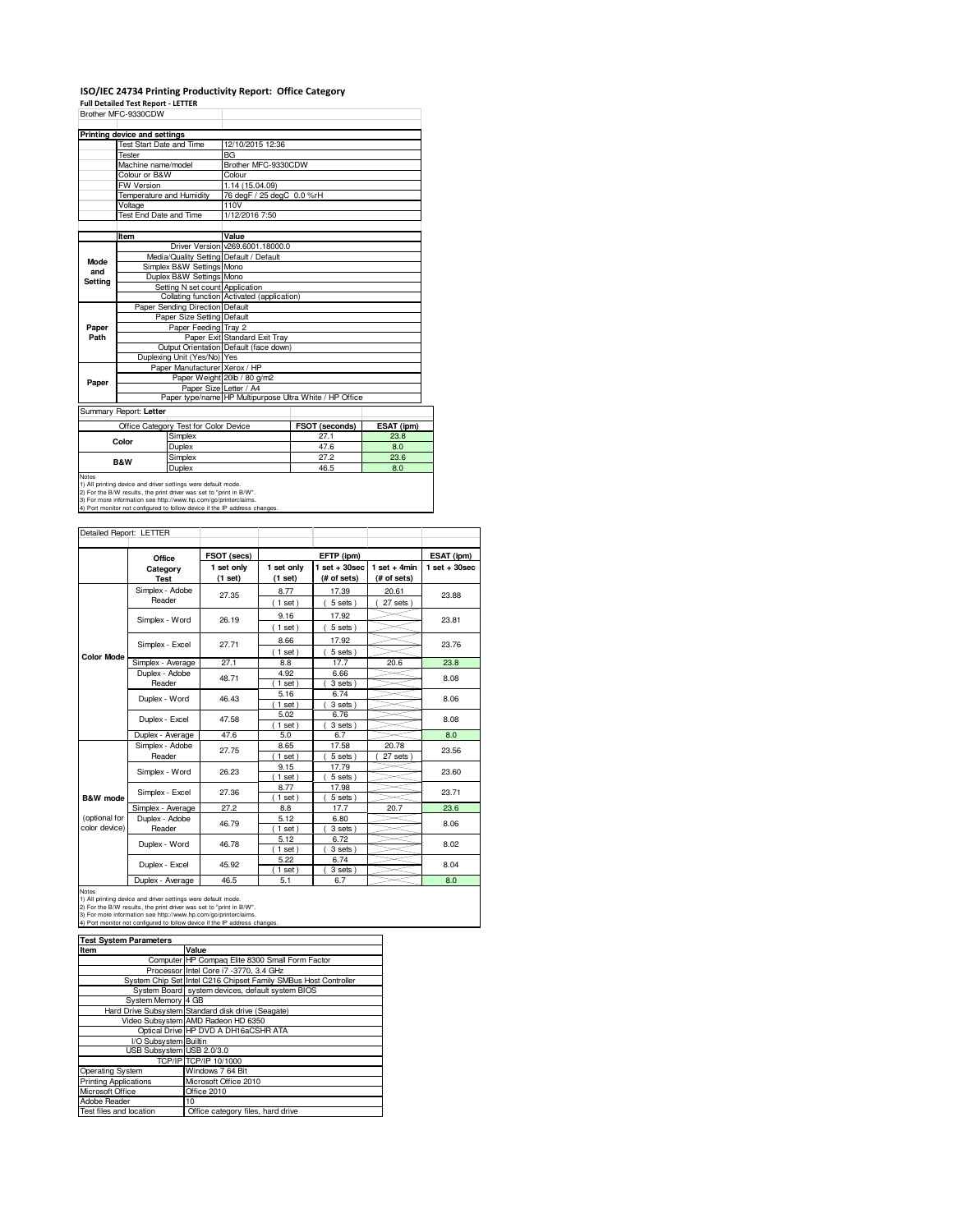# **ISO/IEC 24734 Printing Productivity Report: Office Category Full Detailed Test Report - A4** Brother MFC-9330CDW

|                | Printing device and settings    |                                                                                                                                                                                                                                                                                       |                                            |                                                         |            |  |  |
|----------------|---------------------------------|---------------------------------------------------------------------------------------------------------------------------------------------------------------------------------------------------------------------------------------------------------------------------------------|--------------------------------------------|---------------------------------------------------------|------------|--|--|
|                | <b>Test Start Date and Time</b> |                                                                                                                                                                                                                                                                                       | 12/10/2015 12:36                           |                                                         |            |  |  |
|                | Tester                          |                                                                                                                                                                                                                                                                                       | <b>BG</b>                                  |                                                         |            |  |  |
|                | Machine name/model              |                                                                                                                                                                                                                                                                                       | Brother MFC-9330CDW                        |                                                         |            |  |  |
|                | Colour or B&W                   |                                                                                                                                                                                                                                                                                       | Colour                                     |                                                         |            |  |  |
|                | <b>FW Version</b>               |                                                                                                                                                                                                                                                                                       | 1.14 (15.04.09)                            |                                                         |            |  |  |
|                | Temperature and Humidity        |                                                                                                                                                                                                                                                                                       | 76 degF / 25 degC 0.0 %rH                  |                                                         |            |  |  |
|                | Voltage                         |                                                                                                                                                                                                                                                                                       | 110V                                       |                                                         |            |  |  |
|                | Test End Date and Time          |                                                                                                                                                                                                                                                                                       | 1/12/2016 7:50                             |                                                         |            |  |  |
|                |                                 |                                                                                                                                                                                                                                                                                       |                                            |                                                         |            |  |  |
|                | Item                            |                                                                                                                                                                                                                                                                                       | Value                                      |                                                         |            |  |  |
|                |                                 |                                                                                                                                                                                                                                                                                       | Driver Version v269.6001.18000.0           |                                                         |            |  |  |
| Mode           |                                 |                                                                                                                                                                                                                                                                                       | Media/Quality Setting Default / Default    |                                                         |            |  |  |
| and            |                                 | Simplex B&W Settings Mono                                                                                                                                                                                                                                                             |                                            |                                                         |            |  |  |
| <b>Setting</b> |                                 | Duplex B&W Settings Mono                                                                                                                                                                                                                                                              |                                            |                                                         |            |  |  |
|                |                                 | Setting N set count Application                                                                                                                                                                                                                                                       |                                            |                                                         |            |  |  |
|                |                                 |                                                                                                                                                                                                                                                                                       | Collating function Activated (application) |                                                         |            |  |  |
|                |                                 | Paper Sending Direction Default                                                                                                                                                                                                                                                       |                                            |                                                         |            |  |  |
|                |                                 | Paper Size Setting Default                                                                                                                                                                                                                                                            |                                            |                                                         |            |  |  |
| Paper          |                                 | Paper Feeding Tray 2                                                                                                                                                                                                                                                                  |                                            |                                                         |            |  |  |
| Path           |                                 |                                                                                                                                                                                                                                                                                       | Paper Exit Standard Exit Trav              |                                                         |            |  |  |
|                |                                 |                                                                                                                                                                                                                                                                                       | Output Orientation Default (face down)     |                                                         |            |  |  |
|                |                                 | Duplexing Unit (Yes/No) Yes                                                                                                                                                                                                                                                           |                                            |                                                         |            |  |  |
|                |                                 | Paper Manufacturer Xerox / HP                                                                                                                                                                                                                                                         |                                            |                                                         |            |  |  |
| Paper          |                                 |                                                                                                                                                                                                                                                                                       | Paper Weight 20lb / 80 g/m2                |                                                         |            |  |  |
|                |                                 | Paper Size Letter / A4                                                                                                                                                                                                                                                                |                                            |                                                         |            |  |  |
|                |                                 |                                                                                                                                                                                                                                                                                       |                                            | Paper type/name HP Multipurpose Ultra White / HP Office |            |  |  |
|                | Summary Report: A4              |                                                                                                                                                                                                                                                                                       |                                            |                                                         |            |  |  |
|                |                                 | Office Category Test for Color Device                                                                                                                                                                                                                                                 |                                            | FSOT (seconds)                                          | ESAT (ipm) |  |  |
|                |                                 | Simplex                                                                                                                                                                                                                                                                               |                                            | 27.7                                                    | 22.5       |  |  |
|                | Colour                          | Duplex                                                                                                                                                                                                                                                                                |                                            | 47.7                                                    | 7.9        |  |  |
|                |                                 | Simplex                                                                                                                                                                                                                                                                               |                                            | 27.2                                                    | 21.9       |  |  |
|                | B&W                             | Duplex                                                                                                                                                                                                                                                                                |                                            | 47.3                                                    | 7.9        |  |  |
| Notes          |                                 | 1) All printing device and driver settings were default mode.<br>2) For the B/W results, the print driver was set to "print in B/W".<br>3) For more information see http://www.hp.com/go/printerclaims.<br>4) Port monitor not configured to follow device if the IP address changes. |                                            |                                                         |            |  |  |

| Detailed Report: A4            |                           |                       |                       |                                |                               |                 |
|--------------------------------|---------------------------|-----------------------|-----------------------|--------------------------------|-------------------------------|-----------------|
|                                | Office                    | FSOT (secs)           |                       | EFTP (ipm)                     |                               | ESAT (ipm)      |
|                                | Category<br><b>Test</b>   | 1 set only<br>(1 set) | 1 set only<br>(1 set) | $1$ set + 30sec<br>(# of sets) | $1$ set + 4min<br>(# of sets) | $1$ set + 30sec |
|                                | Simplex - Adobe<br>Reader | 28.08                 | 8.54<br>$1$ set)      | 16.64<br>5 sets)               | 18.59<br>26 sets              | 22.52           |
|                                | Simplex - Word            | 26.57                 | 9.03<br>$1$ set)      | 17.10<br>5 sets                |                               | 22.51           |
| Colour                         | Simplex - Excel           | 28.16                 | 8.52<br>$1$ set $)$   | 16.96<br>5 sets)               |                               | 22.59           |
| Mode                           | Simplex - Average         | 27.7                  | 8.6                   | 16.9                           | 18.5                          | 22.5            |
|                                | Duplex - Adobe<br>Reader  | 48.08                 | 4.98<br>$1$ set       | 6.60<br>3 sets                 |                               | 7.98            |
|                                | Duplex - Word             | 47.31                 | 5.06<br>$1$ set)      | 6.66<br>3 sets)                |                               | 7.92            |
|                                | Duplex - Excel            | 47.54                 | 5.04<br>$1$ set)      | 6.60<br>3 sets)                |                               | 7.94            |
|                                | Duplex - Average          | 47.7                  | 5.0                   | 6.6                            |                               | 7.9             |
|                                | Simplex - Adobe<br>Reader | 28.82                 | 8.32<br>$1$ set)      | 16.99<br>5 sets                | 20.15<br>26 sets              | 22.57           |
|                                | Simplex - Word            | 26.23                 | 9.15<br>$1$ set)      | 16.74<br>5 sets)               |                               | 21.62           |
| B&W mode                       | Simplex - Excel           | 26.42                 | 9.08<br>$1$ set)      | 15.86<br>4 sets                |                               | 21.54           |
|                                | Simplex - Average         | 27.2                  | 8.8                   | 16.5                           | 20.1                          | 21.9            |
| (optional for<br>color device) | Duplex - Adobe<br>Reader  | 48.36                 | 4.94<br>1 set         | 6.62<br>3 sets)                |                               | 7.92            |
|                                | Duplex - Word             | 46.34                 | 5.16<br>$1$ set)      | 6.68<br>3 sets)                |                               | 7.92            |
|                                | Duplex - Excel            | 46.98                 | 5.10<br>$1$ set)      | 6.66<br>3 sets)                |                               | 7.92            |
|                                | Dupley Average            | 170                   | $\sim$                | $\sim$                         |                               | 70              |

Notes<br>
Notes<br>
1) All princing device and driver settings were default mode.<br>
2) For the B/W results, the print driver was set to "print in B/W".<br>
3) For the B/W results, the print driver was set to "print in B/W".<br>
4) Por

| <b>Test System Parameters</b> |                                                                 |  |  |  |
|-------------------------------|-----------------------------------------------------------------|--|--|--|
| Item                          | Value                                                           |  |  |  |
|                               | Computer HP Compag Elite 8300 Small Form Factor                 |  |  |  |
|                               | Processor Intel Core i7 -3770, 3.4 GHz                          |  |  |  |
|                               | System Chip Set Intel C216 Chipset Family SMBus Host Controller |  |  |  |
|                               | System Board system devices, default system BIOS                |  |  |  |
| System Memory 4 GB            |                                                                 |  |  |  |
|                               | Hard Drive Subsystem Standard disk drive (Seagate)              |  |  |  |
|                               | Video Subsystem AMD Radeon HD 6350                              |  |  |  |
|                               | Optical Drive HP DVD A DH16aCSHR ATA                            |  |  |  |
| I/O Subsystem Builtin         |                                                                 |  |  |  |
| USB Subsystem USB 2.0/3.0     |                                                                 |  |  |  |
|                               | TCP/IPITCP/IP 10/1000                                           |  |  |  |
| Operating System              | Windows 7 64 Bit                                                |  |  |  |
| <b>Printing Applications</b>  | Microsoft Office 2010                                           |  |  |  |
| Microsoft Office              | Office 2010                                                     |  |  |  |
| Adobe Reader                  | 10                                                              |  |  |  |
| Test files and location       | Office category files, hard drive                               |  |  |  |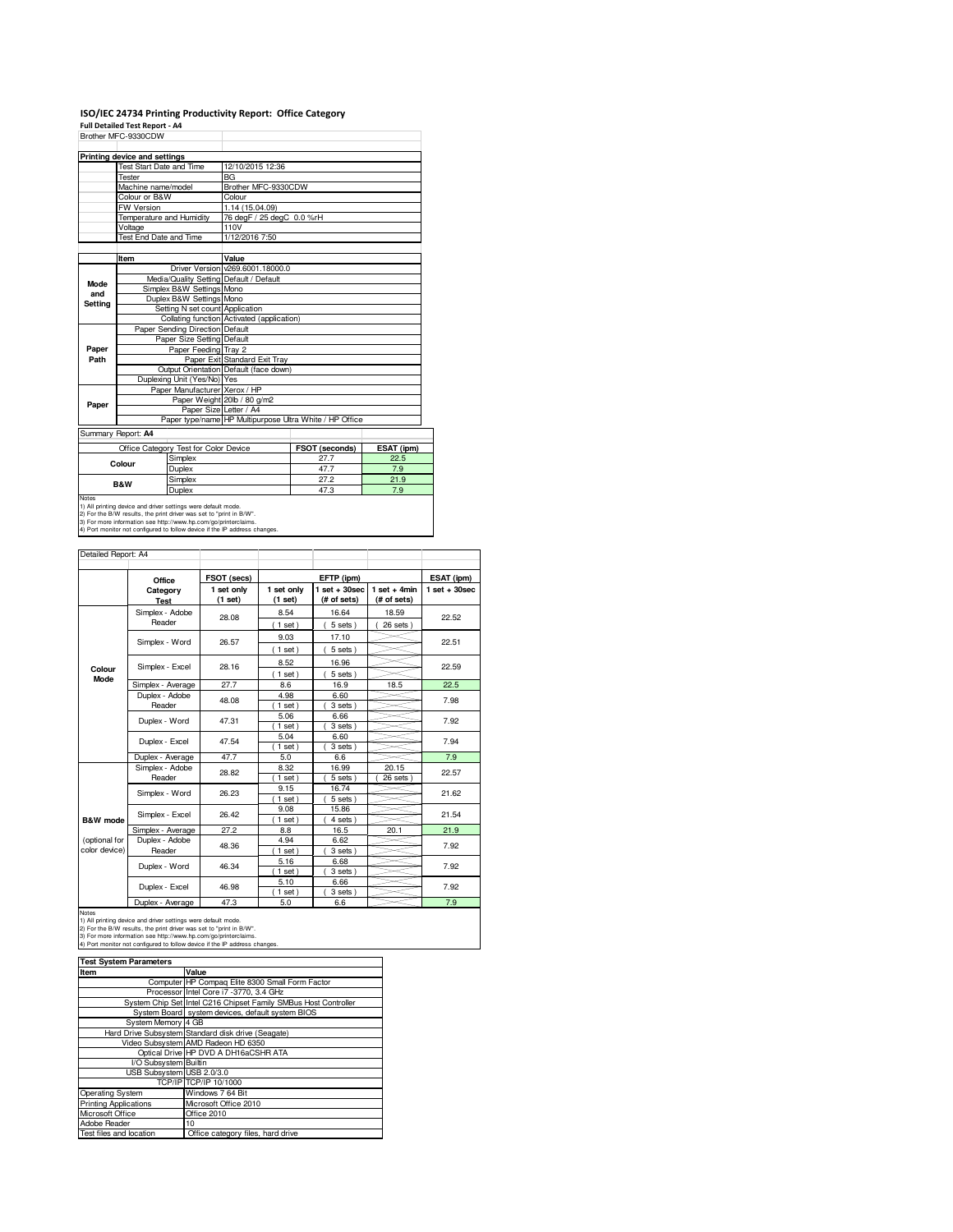#### **ISO/IEC 17629 First Print Out Time Report: Office Category** T

**Full Detailed Test Report - LETTER** Brother MFC-9330CDW

|             | Printing device and settings |                                |
|-------------|------------------------------|--------------------------------|
|             | Test Start Date and Time     | 12/10/2015 12:36               |
|             | Tester                       | <b>BG</b>                      |
|             | Machine name/model           | Brother MFC-9330CDW            |
|             | Colour or B&W                | Colour                         |
|             | <b>FW Version</b>            | 1.14 (15.04.09)                |
|             | Configuration (options)      | Default                        |
|             | Controller                   | <b>N/A</b>                     |
|             | Printing device page count   | Not Specified                  |
|             | Printing supplies page count | <b>Not Specified</b>           |
|             | Temperature and Humidity     | 76 degF / 25 degC 26.5 %rH     |
|             | Voltage                      | 110V                           |
|             | Test End Date and Time       | 1/12/2016 7:50                 |
|             |                              |                                |
|             | <b>Item</b>                  | Value                          |
| <b>Mode</b> | PDL and driver version       | PCL <sub>6</sub>               |
| and         | Print Quality mode           | default                        |
| Setting     | <b>B&amp;W</b> settings      | default                        |
|             | Paper feed orientation       | Short Edge                     |
| Paper       | Paper type setting           | default                        |
|             | Paper feeding                | Standard cassette              |
|             | Paper exit                   | Standard exit tray             |
| Paper Path  | Output orientation           | default (face up or face down) |

T

**FPOT from Ready (seconds)** Simplex 19.58<br>Duplex 32.43 Duplex 32.43<br>Simplex 19.53 Simplex 19.53 Duplex 31.51 **ISO First Page Out Time Summary Report: Office Category** Summary Report: **Letter Color B&W**

Notes<br>1) All printing device and driver settings were default mode.<br>2) For the EW results, the print driver was set to "print in B/W".<br>3) For more information see http://www.hp.com/go/printerclaims.<br>4) Port monitor not con

| ISO First Page Out Time Report: Office Category                                                                                                                                                                                                |                                                 |             |                                     |                                                 |                              |                            |              |            |
|------------------------------------------------------------------------------------------------------------------------------------------------------------------------------------------------------------------------------------------------|-------------------------------------------------|-------------|-------------------------------------|-------------------------------------------------|------------------------------|----------------------------|--------------|------------|
| <b>Detailed Report: LETTER</b>                                                                                                                                                                                                                 |                                                 |             |                                     |                                                 |                              |                            |              |            |
|                                                                                                                                                                                                                                                |                                                 |             | Word<br>(seconds)                   | Excel<br>(seconds)                              | Adobe<br>Reader<br>(seconds) | Average<br>(seconds)       | Delay Time   |            |
|                                                                                                                                                                                                                                                | FPOT from Ready - Simplex                       |             | 18.58                               | 18.59                                           | 21.57                        | 19.58                      | 49 Seconds   |            |
|                                                                                                                                                                                                                                                | FPOT from Ready - Duplex                        |             | 31.05                               | 32.34                                           | 33.90                        | 32.43                      | 49 Seconds   |            |
| <b>Color Mode</b>                                                                                                                                                                                                                              | FPOT from Sleep - Simplex                       |             |                                     |                                                 | 32.63                        |                            | 63 Minutes   |            |
|                                                                                                                                                                                                                                                | Recovery Time                                   |             |                                     |                                                 | 11.1                         |                            |              |            |
|                                                                                                                                                                                                                                                | FPOT from Off - Simplex                         |             |                                     |                                                 | 98.91                        |                            |              |            |
|                                                                                                                                                                                                                                                | Warm-up Time                                    |             |                                     |                                                 | 77.35                        |                            |              |            |
|                                                                                                                                                                                                                                                | FPOT from Ready - Simplex                       |             | 19.69                               | 18.22                                           | 20.69                        | 19.53                      | 49 Seconds   |            |
|                                                                                                                                                                                                                                                | FPOT from Ready - Duplex                        |             | 30.94                               | 31.21                                           | 32.37                        | 31.51                      | 49 Seconds   |            |
| <b>B&amp;W Mode</b>                                                                                                                                                                                                                            | FPOT from Sleep - Simplex                       |             |                                     |                                                 | 32.16                        |                            | 63 Minutes   |            |
|                                                                                                                                                                                                                                                | Recovery Time                                   |             |                                     |                                                 | 11.5                         |                            |              |            |
|                                                                                                                                                                                                                                                | FPOT from Off - Simplex                         |             |                                     |                                                 | 93.54                        |                            |              |            |
|                                                                                                                                                                                                                                                | Warm-up Time                                    |             |                                     |                                                 | 72.86                        |                            |              |            |
| <b>HP Data Table</b>                                                                                                                                                                                                                           | 6) Details for FPOT from Sleep are shown below. |             |                                     |                                                 |                              |                            |              |            |
| <b>Detailed Report: LETTER</b>                                                                                                                                                                                                                 |                                                 |             |                                     |                                                 |                              |                            |              |            |
|                                                                                                                                                                                                                                                |                                                 |             | <b>FPOT Avg</b><br>(secs)           | FPOT (secs)<br>Iteration 1                      | FPOT (secs)<br>Iteration 2   | FPOT (secs)<br>Iteration 3 | Application  | Delay Time |
|                                                                                                                                                                                                                                                | FPOT from Sleep                                 |             | 32.63                               | 32.59                                           | 32.48                        | 32.81                      | Adobe Reader | 63 Minutes |
| <b>Color Mode</b>                                                                                                                                                                                                                              | FPOT from Sleep (60 minutes)<br>HP/Non ISO Test |             | 32.63                               | 32.59                                           | 32.48                        | 32.81                      | Adobe Reader | 63 Minutes |
|                                                                                                                                                                                                                                                | FPOT from Sleep                                 |             | 32.16                               | 32.33                                           | 32.26                        | 31.88                      | Adobe Reader |            |
| <b>B&amp;W Mode</b>                                                                                                                                                                                                                            | FPOT from Sleep (60 minutes)                    |             |                                     |                                                 |                              |                            |              | 63 Minutes |
| HP/Non ISO Test<br>Notes<br>1) All printing device and driver settings were default mode.<br>1) For the R/W results the print driver was set to "print in R/W"<br>3 DLP includes deta led iterations as data measurements may vary run to run. |                                                 |             |                                     |                                                 |                              |                            | Adobe Reader | 63 Minutes |
|                                                                                                                                                                                                                                                | <b>Test System Parameters</b>                   |             | 32.16                               | 32.33                                           | 32.26                        | 31.88                      |              |            |
|                                                                                                                                                                                                                                                | ltem                                            | Value       |                                     |                                                 |                              |                            |              |            |
|                                                                                                                                                                                                                                                | Computer                                        |             |                                     | HP Compaq Elite 8300 Small Form Factor          |                              |                            |              |            |
|                                                                                                                                                                                                                                                | Processor                                       |             | Intel Core i7 - 3770, 3.4 GHz       |                                                 |                              |                            |              |            |
|                                                                                                                                                                                                                                                | System Chip Set                                 |             |                                     | Intel C216 Chipset Family SMBus Host Controller |                              |                            |              |            |
| Test                                                                                                                                                                                                                                           | <b>System Board</b><br>System Memory            | 4 GB        | system devices, default system BIOS |                                                 |                              |                            |              |            |
| System                                                                                                                                                                                                                                         | Hard Drive Subsystem                            |             | Standard disk drive (Seagate)       |                                                 |                              |                            |              |            |
|                                                                                                                                                                                                                                                | Video Subsystem                                 |             | AMD Radeon HD 6350                  |                                                 |                              |                            |              |            |
|                                                                                                                                                                                                                                                | <b>Optical Drive</b>                            |             | HP DVD A DH16aCSHR ATA              |                                                 |                              |                            |              |            |
|                                                                                                                                                                                                                                                | I/O Subsystem                                   | Builtin     |                                     |                                                 |                              |                            |              |            |
|                                                                                                                                                                                                                                                | <b>USB Subsystem</b>                            | USB 2.0/3.0 |                                     |                                                 |                              |                            |              |            |
| Printing                                                                                                                                                                                                                                       |                                                 |             |                                     |                                                 |                              |                            |              |            |
| Device<br>Connection                                                                                                                                                                                                                           | TCP/IP                                          | 10/1000     |                                     |                                                 |                              |                            |              |            |

Operating System Windows 7 Business/Ultimate, 64 bit, Build 7601, SP 1 Microsoft Office 2010 SP2 dobe Reader 10.1.4

Print Driver PCL 6

Printing Applications

**Software**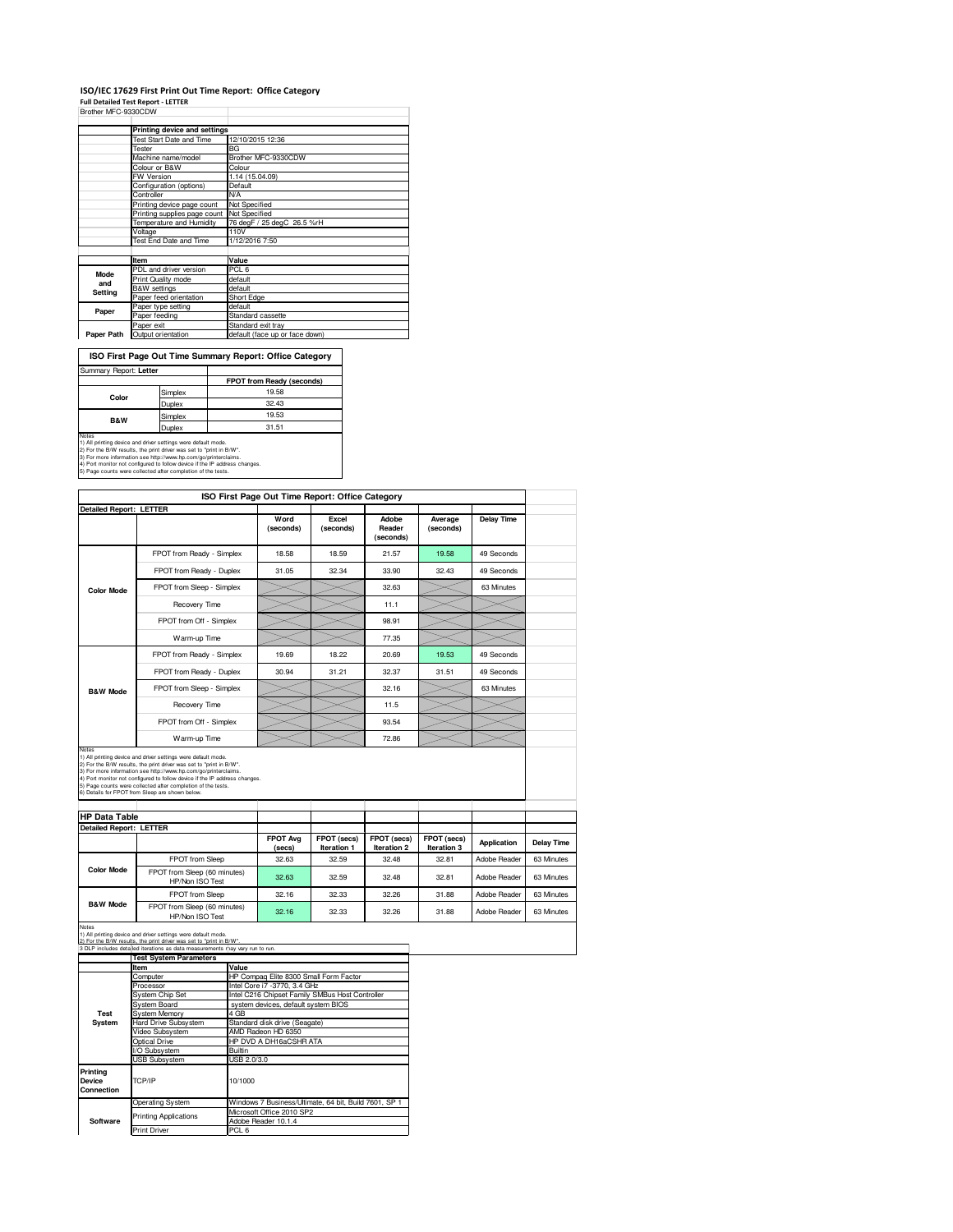## **ISO/IEC 17629 First Print Out Time Report: Office Category Full Detailed Test Report - A4** Brother MFC-9330CDW

| Brother MFC-9330CDV |  |  |  |
|---------------------|--|--|--|
|                     |  |  |  |

|             | Printing device and settings    |                                |  |  |  |
|-------------|---------------------------------|--------------------------------|--|--|--|
|             | <b>Test Start Date and Time</b> | 12/10/2015 12:36               |  |  |  |
|             | Tester                          | BG                             |  |  |  |
|             | Machine name/model              | Brother MFC-9330CDW            |  |  |  |
|             | Colour or B&W                   | Colour                         |  |  |  |
|             | <b>FW Version</b>               | 1.14 (15.04.09)                |  |  |  |
|             | Configuration (options)         | Default                        |  |  |  |
|             | Controller                      | <b>N/A</b>                     |  |  |  |
|             | Printing device page count      | Not Specified                  |  |  |  |
|             | Printing supplies page count    | Not Specified                  |  |  |  |
|             | Temperature and Humidity        | 76 degF / 25 degC 26.5 %rH     |  |  |  |
|             | Voltage                         | 110V                           |  |  |  |
|             | Test End Date and Time          | 1/12/2016 7:50                 |  |  |  |
|             |                                 |                                |  |  |  |
|             | Item                            | Value                          |  |  |  |
| <b>Mode</b> | PDL and driver version          | PCL <sub>6</sub>               |  |  |  |
| and         | Print Quality mode              | default                        |  |  |  |
| Setting     | <b>B&amp;W</b> settings         | default                        |  |  |  |
|             | Paper feed orientation          | Short Edge                     |  |  |  |
| Paper       | Paper type setting              | default                        |  |  |  |
|             | Paper feeding                   | Standard cassette              |  |  |  |
|             | Paper exit                      | Standard exit tray             |  |  |  |
| Paper Path  | Output orientation              | default (face up or face down) |  |  |  |

T

**FPOT from Ready (seconds) ISO First Page Out Time Summary Report: Office Category** Summary Report: A **Colour**

Simplex 20.51<br>Duplex 33.35 Example 33.35<br>Simplex 33.35 Simplex 19.49<br>Duplex 31.72 Notes<br>
Notes<br>
1) All printing device and driver settings were default mode.<br>
2) For the BM results, the print driver was set to "print in BM".<br>
3) For more information see http://www.hp.com/go/printenclaims.<br>
4) Port morio **B&W**

| ISO First Page Out Time Report: Office Category |                                                                                                                                                   |             |                                                                                 |                            |                              |                            |              |                   |
|-------------------------------------------------|---------------------------------------------------------------------------------------------------------------------------------------------------|-------------|---------------------------------------------------------------------------------|----------------------------|------------------------------|----------------------------|--------------|-------------------|
| <b>Detailed Report: A4</b>                      |                                                                                                                                                   |             |                                                                                 |                            |                              |                            |              |                   |
|                                                 |                                                                                                                                                   |             | Word<br>(seconds)                                                               | Excel<br>(seconds)         | Adobe<br>Reader<br>(seconds) | Average<br>(seconds)       | Delay Time   |                   |
|                                                 | FPOT from Ready - Simplex                                                                                                                         |             | 20.53                                                                           | 19.42                      | 21.57                        | 20.51                      | 49 Seconds   |                   |
|                                                 | FPOT from Ready - Duplex                                                                                                                          |             | 32.25                                                                           | 33.61                      | 34.17                        | 33.35                      | 49 Seconds   |                   |
| <b>Color Mode</b>                               | FPOT from Sleep - Simplex                                                                                                                         |             |                                                                                 |                            | 31.13                        |                            | 63 Minutes   |                   |
|                                                 | Recovery Time                                                                                                                                     |             |                                                                                 |                            | 9.6                          |                            |              |                   |
|                                                 | FPOT from Off - Simplex                                                                                                                           |             |                                                                                 |                            | 72.36                        |                            |              |                   |
|                                                 | Warm-up Time                                                                                                                                      |             |                                                                                 |                            | 50.79                        |                            |              |                   |
|                                                 | FPOT from Ready - Simplex                                                                                                                         |             | 18.34                                                                           | 19.57                      | 20.57                        | 19.49                      | 49 Seconds   |                   |
|                                                 | FPOT from Ready - Duplex                                                                                                                          |             | 31.69                                                                           | 32.28                      | 31.19                        | 31.72                      | 49 Seconds   |                   |
| <b>B&amp;W Mode</b>                             | FPOT from Sleep - Simplex                                                                                                                         |             |                                                                                 |                            | 31.24                        |                            | 63 Minutes   |                   |
|                                                 | Recovery Time                                                                                                                                     |             |                                                                                 |                            | 10.7                         |                            |              |                   |
|                                                 | FPOT from Off - Simplex                                                                                                                           |             |                                                                                 |                            | 80.95                        |                            |              |                   |
|                                                 | Warm-up Time                                                                                                                                      |             |                                                                                 |                            | 60.38                        |                            |              |                   |
| <b>HP Data Table</b>                            | 6) Details for FPOT from Sleep are shown below.                                                                                                   |             |                                                                                 |                            |                              |                            |              |                   |
| Detailed Report: A4                             |                                                                                                                                                   |             |                                                                                 |                            |                              |                            |              |                   |
|                                                 |                                                                                                                                                   |             | <b>FPOT Avg</b><br>(secs)                                                       | FPOT (secs)<br>Iteration 1 | FPOT (secs)<br>Iteration 2   | FPOT (secs)<br>Iteration 3 | Application  | <b>Delay Time</b> |
|                                                 | FPOT from Sleep                                                                                                                                   |             | 31.13                                                                           | 30.65                      | 31.61                        | 31.14                      | Adobe Reader | 63 Minutes        |
| <b>Color Mode</b>                               | FPOT from Sleep (60 minutes)<br>HP/Non ISO Test                                                                                                   |             | 31.13                                                                           | 30.65                      | 31.61                        | 31.14                      | Adobe Reader | 63 Minutes        |
|                                                 | FPOT from Sleep                                                                                                                                   |             | 31.24                                                                           | 30.74                      | 31.21                        | 31.76                      | Adobe Reader | 63 Minutes        |
| <b>B&amp;W Mode</b>                             | FPOT from Sleep (60 minutes)<br>HP/Non ISO Test                                                                                                   |             | 31.24                                                                           | 30.74                      | 31.21                        | 31.76                      | Adobe Reader | 63 Minutes        |
| Notes                                           | 1) All printing device and driver settings were default mode.                                                                                     |             |                                                                                 |                            |                              |                            |              |                   |
|                                                 | 2) For the R/W results the print driver was set to "print in R/W"<br>3 DLP includes detalled iterations as data measurements may vary run to run. |             |                                                                                 |                            |                              |                            |              |                   |
|                                                 | <b>Test System Parameters</b>                                                                                                                     |             |                                                                                 |                            |                              |                            |              |                   |
|                                                 | ltem                                                                                                                                              | Value       |                                                                                 |                            |                              |                            |              |                   |
|                                                 | Computer                                                                                                                                          |             | HP Compaq Elite 8300 Small Form Factor                                          |                            |                              |                            |              |                   |
|                                                 |                                                                                                                                                   |             | Intel Core i7 -3770, 3.4 GHz<br>Intel C216 Chipset Family SMBus Host Controller |                            |                              |                            |              |                   |
|                                                 | Processor                                                                                                                                         |             |                                                                                 |                            |                              |                            |              |                   |
|                                                 | System Chip Set                                                                                                                                   |             |                                                                                 |                            |                              |                            |              |                   |
| Test                                            | <b>System Board</b><br>System Memory                                                                                                              | 4 GB        | system devices, default system BIOS                                             |                            |                              |                            |              |                   |
| System                                          | Hard Drive Subsystem                                                                                                                              |             | Standard disk drive (Seagate)                                                   |                            |                              |                            |              |                   |
|                                                 | Video Subsystem                                                                                                                                   |             | AMD Radeon HD 6350                                                              |                            |                              |                            |              |                   |
|                                                 | <b>Optical Drive</b>                                                                                                                              |             | HP DVD A DH16aCSHR ATA                                                          |                            |                              |                            |              |                   |
|                                                 | /O Subsystem                                                                                                                                      | Builtin     |                                                                                 |                            |                              |                            |              |                   |
|                                                 | <b>JSB Subsystem</b>                                                                                                                              | USB 2.0/3.0 |                                                                                 |                            |                              |                            |              |                   |

Operating System Windows 7 Business/Ultimate, 64 bit, Build 7601, SP 1 Microsoft Office 2010 SP2 dobe Reade

Print Driver **PCL 6** 

Printing Applications

**Software**

**Connection**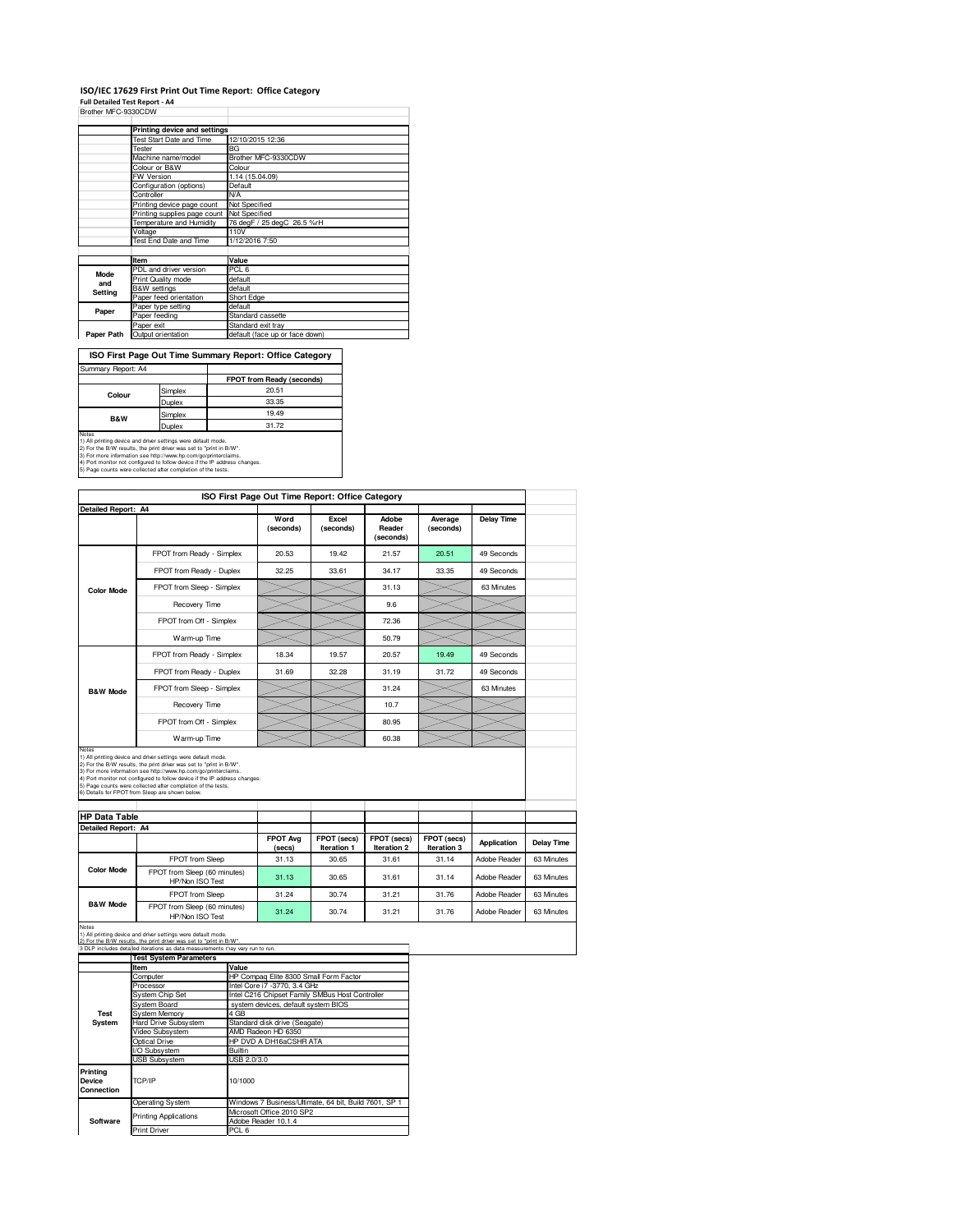#### **ISO/IEC 29183 Copy Productivity Report**

**Full Detailed Test Report ‐ LETTER**

|                     | <b>Full Detailed Test Report - LETTER</b> |                                                    |
|---------------------|-------------------------------------------|----------------------------------------------------|
| Brother MFC-9330CDW |                                           |                                                    |
|                     |                                           |                                                    |
|                     | <b>Machine Setup Information</b>          |                                                    |
|                     | Test Start Date and Time 12/16/2015 14:54 |                                                    |
|                     | <b>Tester BG</b>                          |                                                    |
|                     |                                           | Machine name/model Brother MFC-9330CDW             |
|                     | Colour or B&W Colour                      |                                                    |
|                     |                                           | FW Version 1.14 (15.04.09)                         |
|                     | Configuration (options) Not Specified     |                                                    |
|                     |                                           | Temperature and Humidity 76 degF / 24 degC, 21 %rH |
|                     | Test End Date and Time: 1/11/2016 12:08   |                                                    |
|                     |                                           |                                                    |
|                     | <b>Pre-set Item</b>                       | <b>Pre-set Value</b>                               |
|                     | <b>Output Resolution Default</b>          |                                                    |
|                     | <b>Output Quality Default</b>             |                                                    |
| Mode                |                                           | Copying Mode Colour for Colour and B&W for B&W     |
|                     | Auto Density Adjustment Default           |                                                    |
|                     |                                           | Collating function Set in Control Panel            |
| Paper               | Paper Sending Direction Default           |                                                    |
|                     | Paper Type Setting Default                |                                                    |
| Paper               | Paper Feeding Tray 2                      |                                                    |
| Path                | Paper Exit Default                        |                                                    |
|                     |                                           | Face Up Exit Default (face down)                   |
|                     | <b>Fixing Capability Default</b>          |                                                    |
| Temporary           | Image Quality Stability Default           |                                                    |
| Stop                | Capacity of Paper Default                 |                                                    |
|                     | <b>Others None</b>                        |                                                    |
|                     |                                           |                                                    |
|                     | Paper Manufacturer Xerox / HP             |                                                    |
|                     |                                           | Paper Weight 20lb / 80 g/m2                        |
| Paper               |                                           |                                                    |

Paper Size Letter / A4 Paper type/name HP Multipurpose Ultra White / HP Office

Summary Report: **Letter**

|                | <b>SFCOT</b> | sESAT (ipm) |
|----------------|--------------|-------------|
| Color          | 20.1         | 23.5        |
| <b>B&amp;W</b> | 187          | 23.8        |
| <b>Notes</b>   |              |             |

Notes<br>First Copy Out and Copy Speed measured using ISO/IEC 29183, excludes<br>first set of test documents. For more information see<br>http://www.hp.com/go/printerclaims. Exact speed varies depending on the<br>system configuration

| Detailed Report: LETTER |               |              |       |             |                |       |
|-------------------------|---------------|--------------|-------|-------------|----------------|-------|
|                         |               |              |       |             |                |       |
|                         | <b>Target</b> | sFCOT (secs) |       | sESAT (ipm) |                |       |
|                         |               |              | 1copy | 1copy+30sec | 1copy+4minutes |       |
|                         | A             | 21.67        | 2.76  | 16.20       | 20.87          | 23.66 |
|                         |               |              |       | 15 sets     | 99 sets        |       |
|                         | B             | 19.82        | 3.02  | 15.78       |                | 23.51 |
|                         |               |              |       | 14 sets     |                |       |
| Color                   | C             | 19.03        | 3.15  | 15.77       |                | 23.45 |
|                         |               |              |       | 14 sets     |                |       |
|                         | D             | 19.80        | 3.02  | 15.79       |                | 23.44 |
|                         |               |              |       | 14 sets     |                |       |
|                         | Average       | 20.1         | 2.9   | 15.8        | 20.8           | 23.5  |
|                         | Α             | 23.25        | 2.57  | 16.64       | 20.74          | 23.82 |
|                         |               |              |       | 15 sets     | 99 sets        |       |
|                         | B             | 17.08        | 3.51  | 16.64       |                | 23.91 |
|                         |               |              |       | 15 sets     |                |       |
| <b>B&amp;W</b>          | C             | 16.99        | 3.52  | 16.61       |                | 23.89 |
|                         |               |              |       | 15 sets     |                |       |
|                         | D             | 17.24        | 3.47  | 16.83       |                | 23.94 |
|                         |               |              |       | 15 sets     |                |       |
|                         | Average       | 18.7         | 3.2   | 16.6        | 20.7           | 23.8  |

Notes<br>First Copy Out and Copy Speed measured using ISO/IEC 29183, excludes first set of test documents. For more information see<br>http://www.hp.com/go/printerclaims. Exact speed varies depending on the system configuration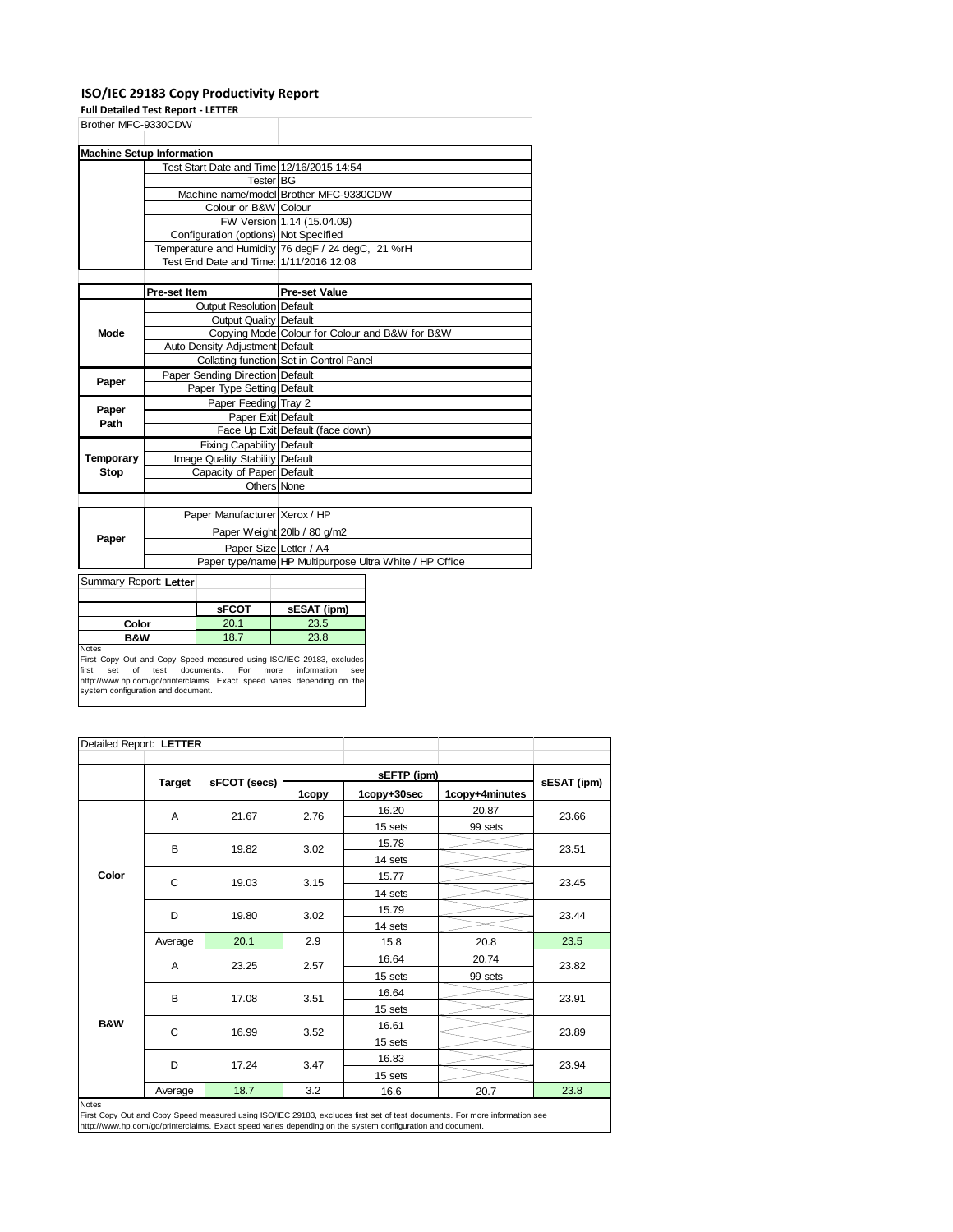#### **ISO/IEC 29183 Copy Productivity Report**

**Full Detailed Test Report ‐ A4**

| Brother MFC-9330CDW |                                           |                                                    |  |
|---------------------|-------------------------------------------|----------------------------------------------------|--|
|                     |                                           |                                                    |  |
|                     | <b>Machine Setup Information</b>          |                                                    |  |
|                     | Test Start Date and Time 12/16/2015 14:54 |                                                    |  |
|                     | Tester BG                                 |                                                    |  |
|                     |                                           | Machine name/model Brother MFC-9330CDW             |  |
|                     | Colour or B&W Colour                      |                                                    |  |
|                     |                                           | FW Version 1.14 (15.04.09)                         |  |
|                     | Configuration (options) Not Specified     |                                                    |  |
|                     |                                           | Temperature and Humidity 76 degF / 24 degC, 21 %rH |  |
|                     | Test End Date and Time: 1/11/2016 12:08   |                                                    |  |
|                     |                                           |                                                    |  |
|                     | Pre-set Item                              | <b>Pre-set Value</b>                               |  |
|                     | <b>Output Resolution Default</b>          |                                                    |  |
|                     | <b>Output Quality Default</b>             |                                                    |  |
| Mode                |                                           | Copying Mode Colour for Colour and B&W for B&W     |  |
|                     | Auto Density Adjustment Default           |                                                    |  |
|                     |                                           |                                                    |  |
|                     |                                           | Collating function Set in Control Panel            |  |
|                     | Paper Sending Direction Default           |                                                    |  |
| Paper               | Paper Type Setting Default                |                                                    |  |
|                     | Paper Feeding Tray 2                      |                                                    |  |
| Paper<br>Path       | Paper Exit Default                        | Face Up Exit Default (face down)                   |  |

| .         |                                  | Face Up Exit Default (face down)                        |
|-----------|----------------------------------|---------------------------------------------------------|
|           | <b>Fixing Capability Default</b> |                                                         |
| Temporary | Image Quality Stability Default  |                                                         |
| Stop      | Capacity of Paper Default        |                                                         |
|           | Others None                      |                                                         |
|           |                                  |                                                         |
|           | Paper Manufacturer Xerox / HP    |                                                         |
| Paper     |                                  | Paper Weight 20lb / 80 g/m2                             |
|           | Paper Size Letter / A4           |                                                         |
|           |                                  | Paper type/name HP Multipurpose Ultra White / HP Office |

Summary Report: **A4** sFCOT SESAT (ipm) **Colour 20.5 22.7<br>
<b>B&W** 17.1 22.7 **B&W** 

Notes First Copy Out and Copy Speed measured using ISO/IEC 29183, excludes<br>first set of test documents. For more information see<br>http://www.hp.com/go/printerclaims. Exact speed varies depending on the<br>system.configuration.and.do

|                |               | sFCOT (secs) |       | sEFTP (ipm) |                |             |
|----------------|---------------|--------------|-------|-------------|----------------|-------------|
|                | <b>Target</b> |              | 1copy | 1copy+30sec | 1copy+4minutes | sESAT (ipm) |
|                | A             | 20.23        | 2.96  | 15.42       | 20.02          | 22.78       |
|                |               |              |       | 14 sets     | 98 sets        |             |
|                | B             | 20.16        | 2.97  | 15.40       |                | 22.78       |
|                |               |              |       | 14 sets     |                |             |
| Colour         |               |              |       | 15.44       |                | 22.80       |
|                | C             | 21.12        | 2.84  | 14 sets     |                |             |
|                |               | 20.20        | 2.96  | 15.35       |                | 22.69       |
|                | D             |              |       | 14 sets     |                |             |
|                | Average       | 20.5         | 2.9   | 15.4        | 20.0           | 22.7        |
|                |               | 16.67        | 3.60  | 15.34       | 20.04          | 22.69       |
|                | Α             |              |       | 13 sets     | 96 sets        |             |
|                | B             |              | 3.49  | 15.71       |                | 22.75       |
|                |               | 17.18        |       | 14 sets     |                |             |
| <b>B&amp;W</b> | C             | 17.25        | 3.47  | 15.74       |                | 22.85       |
|                |               |              |       | 14 sets     |                |             |
|                | D             | 17.17        | 3.49  | 15.67       |                | 22.65       |
|                |               |              |       | 14 sets     |                |             |
| <b>Notes</b>   | Average       | 17.1         | 3.5   | 15.6        | 20.0           | 22.7        |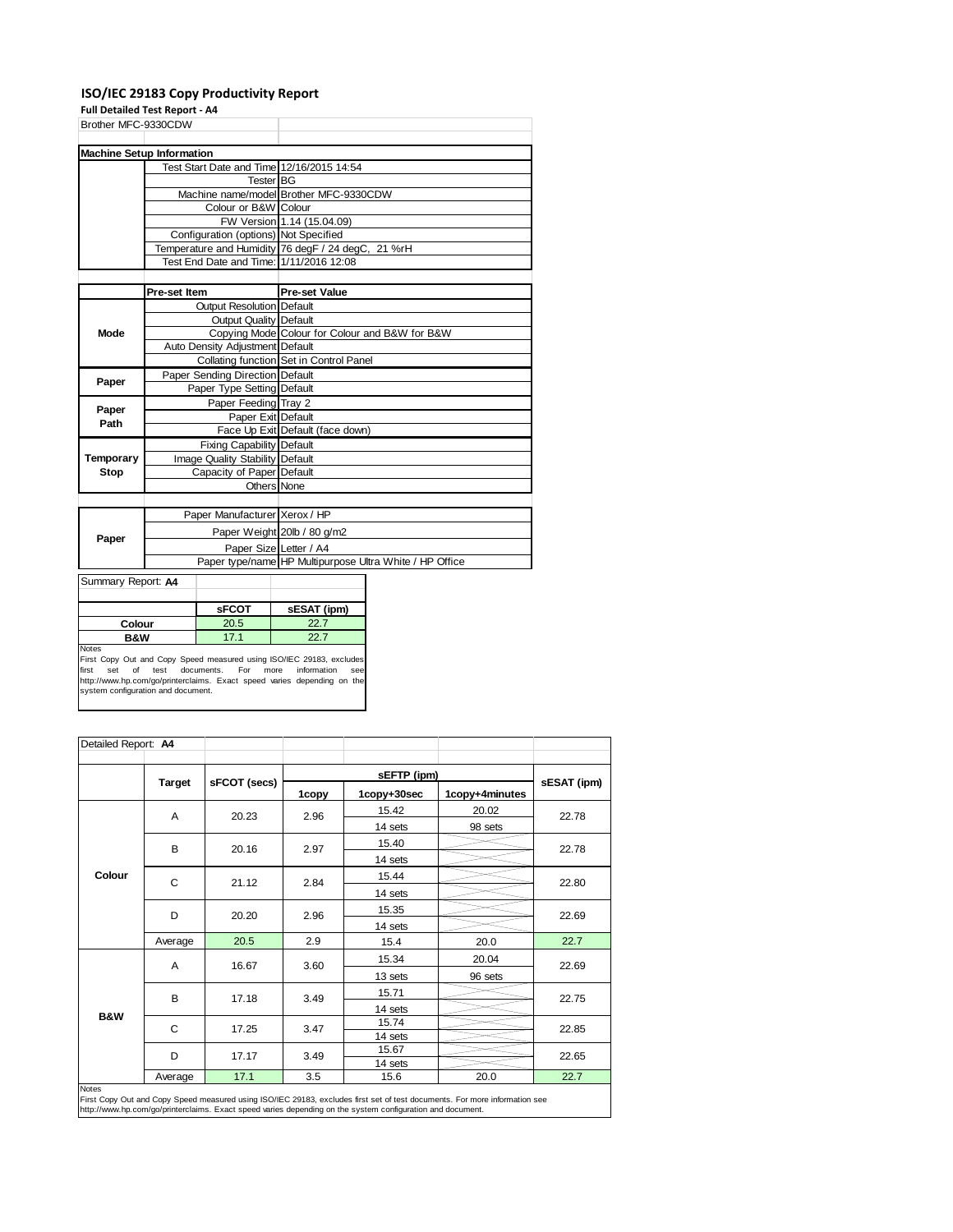### **ISO/IEC 24735 Copy Productivity Report**

**Full Detailed Test Report - LETTER**

| <b>Machine Setup Information</b>         |                                                                 |
|------------------------------------------|-----------------------------------------------------------------|
| Test Start Date and Time 1/13/2016 11:53 |                                                                 |
| <b>Tester BG</b>                         |                                                                 |
|                                          | Machine name/model Brother MFC-9330CDW                          |
| Colour or B&W Colour                     |                                                                 |
|                                          | FW Version 1.14 (15.04.09)                                      |
| Configuration (options) Not Specified    |                                                                 |
|                                          | Temperature and Humidity 76 degF / 24 degC 16.59 %rH            |
| Test End Date and Time: 1/15/2016 10:14  |                                                                 |
|                                          |                                                                 |
| <b>Pre-set Item</b>                      | <b>Pre-set Value</b>                                            |
| Output Resolution Default                |                                                                 |
| Output Quality   Default                 |                                                                 |
| Copying Mode Default                     |                                                                 |
| Auto Density Adjustment Default          |                                                                 |
|                                          | Collating function Activated (if not activated in default mode) |
| Paper Sending Direction Default          |                                                                 |
| Paper Type Setting Default               |                                                                 |
|                                          | Paper Feeding Standard cassette                                 |
|                                          | Paper Exit Standard exit tray                                   |
| Face Up Exit Default                     |                                                                 |
| Fixing Capability Default                |                                                                 |
| Image Quality Stability Default          |                                                                 |
| Capacity of Paper Default                |                                                                 |
|                                          | Others Default                                                  |
|                                          |                                                                 |
| Paper Manufacturer Xerox / HP            |                                                                 |
|                                          | Paper Weight 20lb / 80 g/m2                                     |
| Paper Size Letter / A4                   |                                                                 |

| ISO/IEC 24735 Copy Productivity Report |                     |             |            |                 |                |                   |  |
|----------------------------------------|---------------------|-------------|------------|-----------------|----------------|-------------------|--|
| Detailed Report: LETTER                |                     |             |            |                 |                |                   |  |
|                                        |                     | FSOT (secs) |            | EFTP (ipm)      |                | <b>ESAT (ipm)</b> |  |
|                                        | <b>Copying Mode</b> | 1 set only  | 1 set only | $1$ set + 30sec | 1 set + $4min$ | $1$ set + 30sec   |  |
|                                        | 1:1                 | 36.48       | 6.57       | 17.59           | 20.81          | 23.81             |  |
|                                        |                     |             | $1$ set)   | 5 sets          | 27 sets        |                   |  |
| <b>Color Mode</b>                      |                     | 54.31       | 4.40       | 6.24            |                | 8.10              |  |
|                                        | 1:2                 |             | $1$ set)   | 3 sets          |                |                   |  |
|                                        | 2:2                 |             |            |                 |                |                   |  |
|                                        |                     |             | $1$ set)   |                 |                |                   |  |
|                                        | 1:1                 | 28.53       | 8.41       | 18.01           | 21.19          | 23.74             |  |
|                                        |                     |             |            | 5 sets          | 27 sets        |                   |  |
| B&W mode                               | 1:2                 | 45.74       | 5.24       | 6.86            |                | 8.08              |  |
|                                        |                     |             |            | 3 sets          |                |                   |  |
|                                        | 2:2                 |             |            |                 |                |                   |  |
|                                        |                     |             |            |                 |                |                   |  |

Device does not support 2:2